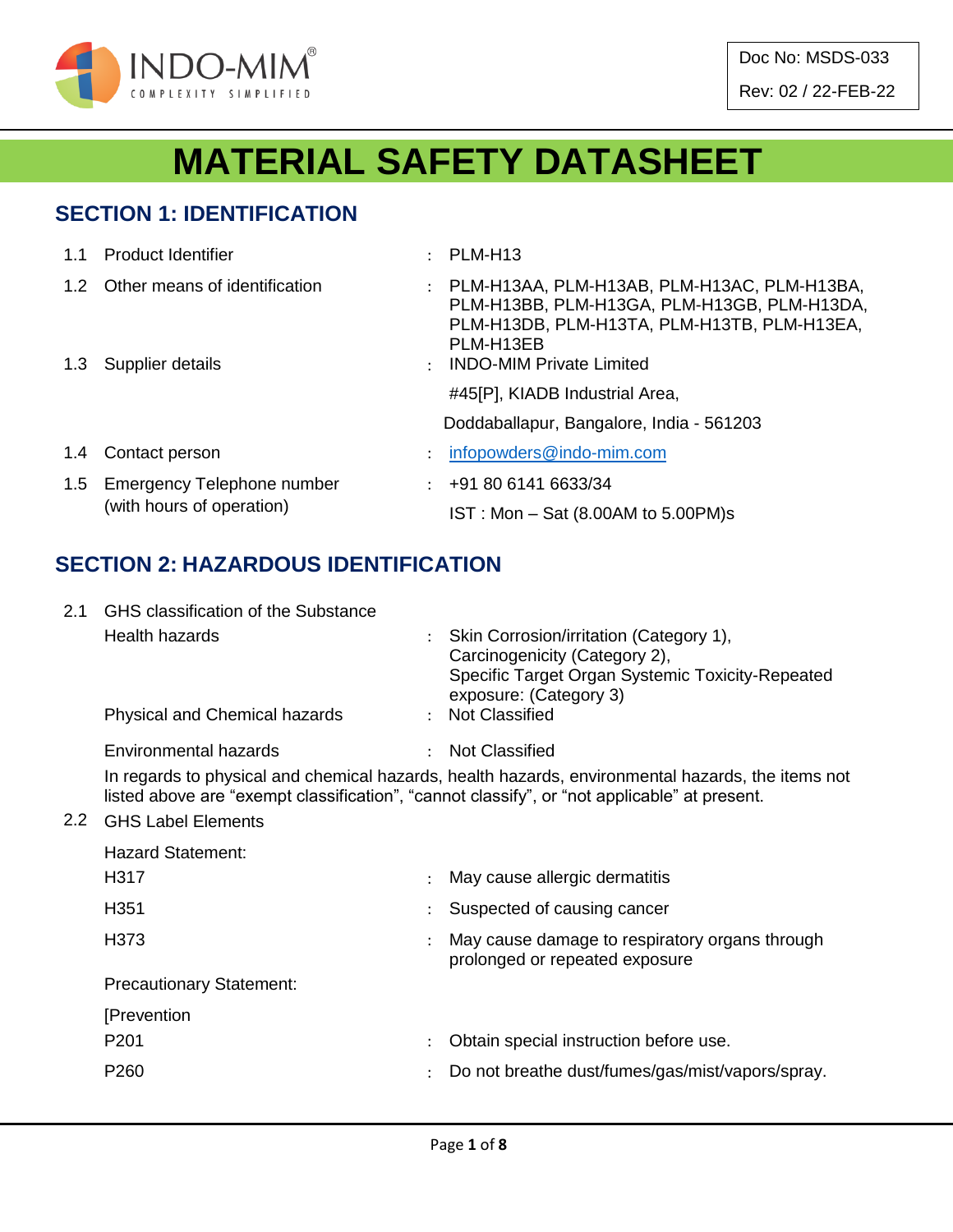

| P <sub>264</sub>     | $\ddot{\phantom{0}}$ | Wash hands and face thoroughly after handling.                                                          |
|----------------------|----------------------|---------------------------------------------------------------------------------------------------------|
| P272                 |                      | Contaminated work clothing should not be allowed out<br>Of the workplace.                               |
| P <sub>280</sub>     |                      | Wear protective gloves/protective clothing/eyes<br>protection/face protection.                          |
| [Emergency Response] |                      |                                                                                                         |
| P308+P313            |                      | If exposed or concerned, Get medical advice/attention.                                                  |
| P314                 |                      | Get medical advice/attention if feel unwell.                                                            |
| P <sub>501</sub>     |                      | To dispose of contents/container entrust it to a waste<br>service company admitted by local government. |

Fire Service Act

 $3.3$ 

This special alloy powder has been confirmed and registered as non-hazardous by ignition test based on Fire service act No. 11 (Part 4 of Article 1 of cabinet Order No. 358). However, there is a possibility that fine particle dust would fire when it is touched.

#### **SECTION 3: COMPOSITION/INFORMATION ON INGREDIENTS**

| 3.1 | Substance/Mixture                                                                                 |                      | Mixture             |           |
|-----|---------------------------------------------------------------------------------------------------|----------------------|---------------------|-----------|
|     | <b>General Product Description</b>                                                                | $\ddot{\phantom{a}}$ | Metallic Powder     |           |
|     | Alias                                                                                             |                      | <b>Alloy Powder</b> |           |
| 3.2 | Chemical Name, Percent and CAS#:<br><b>Elements</b>                                               |                      | %                   | CAS#      |
|     | Vanadium                                                                                          |                      | < 5                 | 7440-62-2 |
|     | Molybdenum                                                                                        |                      | < 5                 | 7439-98-7 |
|     | Chromium                                                                                          |                      | $1 - 10$            | 7440-47-3 |
|     | Silicon                                                                                           |                      | $<$ 3               | 7440-21-3 |
|     | <b>Iron</b>                                                                                       |                      | $80 - 90$           | 7439-89-6 |
|     | Any concentration shown as a range is to protect the confidentiality or is due to batch variation |                      |                     |           |

Any concentration shown as a range is to protect the confidentiality or is due to batch variation

| Class Reference Number in the Gazette List :   | <b>Not Subject</b>                                                |
|------------------------------------------------|-------------------------------------------------------------------|
| Impurities and Stabilizing Additives           | No Data<br>$\mathcal{L}$                                          |
| Contribute to Classification                   |                                                                   |
| <b>Pollutant Release and Transfer Register</b> | Not applicable<br>$\mathcal{L}$                                   |
| (PRTR)                                         |                                                                   |
| Hazard Symbol                                  | Not harmful                                                       |
| <b>Risk Phrases</b>                            |                                                                   |
| R40                                            | limited evidence of a carcinogenic effect<br>$\ddot{\phantom{0}}$ |
|                                                |                                                                   |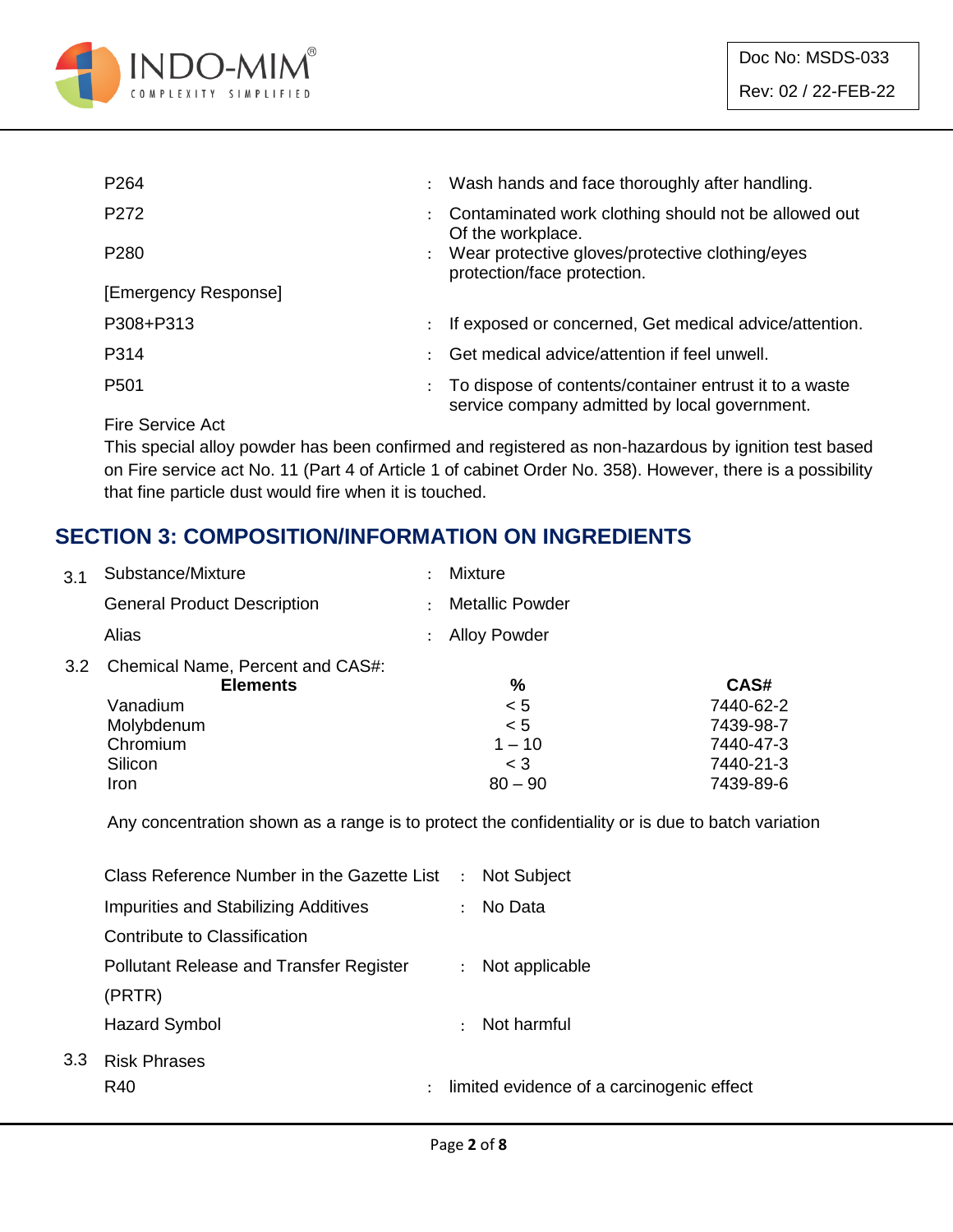

|     | R43                   |                      | May cause sensitization by skin contact                |
|-----|-----------------------|----------------------|--------------------------------------------------------|
|     | R48/20                | $\ddot{\phantom{0}}$ | Harmful: danger of serious damage to health by         |
|     |                       |                      | prolonged exposure through inhalation.                 |
| 3.4 | <b>Safety Phrases</b> |                      |                                                        |
|     | S <sub>16</sub>       | ÷                    | Keep away from sources of ignition $-$ No smoking      |
|     | S7/9                  |                      | Keep the container tightly closed and in a well-       |
|     |                       |                      | ventilated place                                       |
|     | S36/37/39             | $\ddot{\phantom{a}}$ | Wear suitable protective clothing, gloves and eye/face |
|     |                       |                      | protection                                             |

### **SECTION 4: FIRST AID MEASURES**

| 4.1 | Inhalation                               |                      | If inhaled, remove to fresh air.                                                                     |
|-----|------------------------------------------|----------------------|------------------------------------------------------------------------------------------------------|
|     | 4.2 Skin Contact                         | $\ddot{\phantom{0}}$ | Get medical advice/attention if feeling well.<br>Immediately remove contaminated clothing and shoes. |
|     |                                          |                      | Wash with soap and plenty of water.                                                                  |
|     |                                          |                      | If irritation develops and persists, get medical attention.                                          |
|     | 4.3 Eye Contact                          |                      | Flush eyes with plenty of water for at least 15 minutes.                                             |
|     |                                          |                      | If irritation develops and persists, get medical attention.                                          |
| 4.4 | Ingestion                                |                      | Immediately rinse mouth. Get medical aid immediately.                                                |
|     | 4.5 Anticipated Acute & Tardive symptoms | $\ddot{\phantom{0}}$ | Allergy Symptoms.                                                                                    |
| 4.6 | Most important Signs and Symptoms        |                      | No data is currently available.                                                                      |
| 4.7 | Protection for first-aid                 |                      | Wear protective equipment's according to the situation.                                              |
| 4.8 | Important notes for Doctor               |                      | No data is currently available.                                                                      |

#### **SECTION 5: FIRE FIGHTING MEASURES**

| 5.1 Suitable Extinguishing Media                                       | : Dry sand, limestone powder, dry powder and special<br>powder against the metal powder.                                                                                                                                          |
|------------------------------------------------------------------------|-----------------------------------------------------------------------------------------------------------------------------------------------------------------------------------------------------------------------------------|
| 5.2 Extinguishing media, which must not be<br>used for safety reasons: | water and carbon dioxide (CO2)                                                                                                                                                                                                    |
| 5.3 Specific Hazards                                                   | : Non-dangerous. Heavy metals may be released in<br>hazardous concentrations in the form of dust or fumes.<br>contamination fire<br>extinguishing<br>Collect<br>water<br>separately. This must not be discharged into the drains. |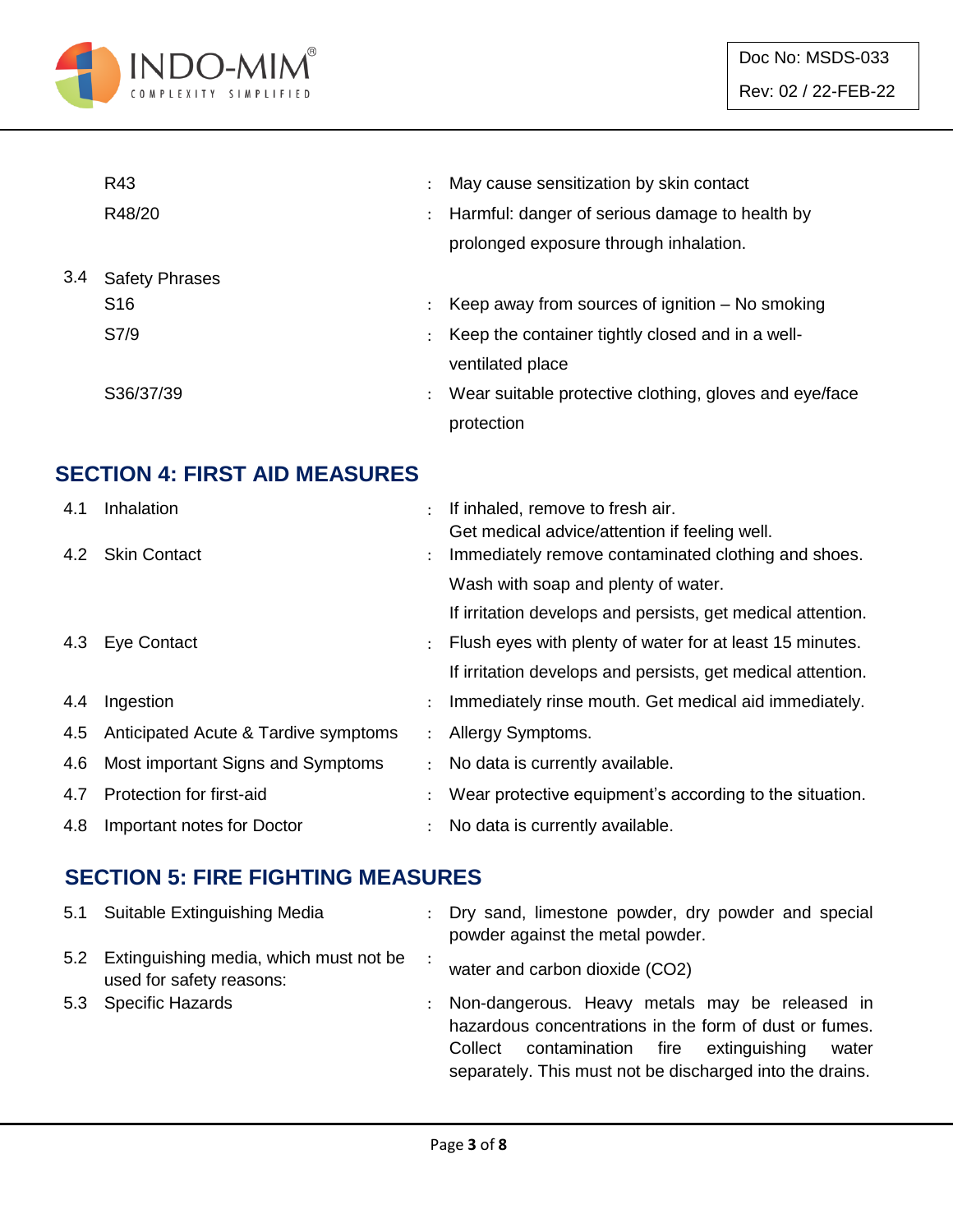

| 5.4 Special firefighting Procedures: |                      |  | : Using proper extinguishing media water may be        |  |  |  |
|--------------------------------------|----------------------|--|--------------------------------------------------------|--|--|--|
|                                      | ineffective.         |  |                                                        |  |  |  |
| 5.5 Protection for firefighting:     |                      |  | : Firefighting always wears respiratory protection and |  |  |  |
|                                      | protective clothing. |  |                                                        |  |  |  |

## **SECTION 6: ACCIDENTAL RELEASE MEASURES**

| 6.1 | <b>Personal Precautions, Protective</b> | $\mathcal{L}$ | Ensure adequate ventilation.                           |
|-----|-----------------------------------------|---------------|--------------------------------------------------------|
|     | equipment, And emergency measures       |               | Used personal protective equipment. Avoid contact with |
|     |                                         |               | skin/eyes. Do not breathe vapors/dust. Remove all      |
|     |                                         |               | ignition. Observe "8.<br>of<br>Exposure<br>sources     |
|     |                                         |               | controls/personal protection".                         |
|     | 6.2 Environmental Precaution            |               | Avoid runoff into sewers and drains.                   |
|     | 6.3 Collection and Neutralization       |               | : Vacuum or sweep-up spills. Containment and clean-up  |
|     |                                         |               | discard collected spills in airtight containers.       |
| 6.4 | <b>Equipment and Methods</b>            |               | : Prevention of secondary immediately eliminate all    |
|     |                                         |               | sources of ignition                                    |
| 6.5 | <b>Disaster</b>                         |               | Prevent runoff into sewers and drains.                 |

#### **SECTION 7: HANDLING AND STORAGE**

| 7.1 | Handling                       |                      |                                                                                                                                                                                                                                                                                                                    |
|-----|--------------------------------|----------------------|--------------------------------------------------------------------------------------------------------------------------------------------------------------------------------------------------------------------------------------------------------------------------------------------------------------------|
|     | Engineering controls           |                      | : Refer to "Engineering Controls" of "8. Exposure<br>controls/Personal Protection". Wear Proper Protective<br>equipment.                                                                                                                                                                                           |
|     | Exhaust                        | $\ddot{\phantom{a}}$ | Use adequate general and local exhaust ventilation to<br>maintain dust concentration levels as low as possible.                                                                                                                                                                                                    |
|     | Precaution<br>Avoiding contact |                      | The product should only be used in areas from which all<br>naked lights and other sources of ignition have been<br>excluded. Keep away from Heat or Flame. Pay<br>attention to fumes because they may ignite. Take<br>precautionary measures against static discharge.<br>: Refer to "10. Stability and reactivity |
| 7.2 | Storage                        |                      |                                                                                                                                                                                                                                                                                                                    |
|     | Engineering controls           | $\ddot{\phantom{a}}$ | The storage area must have a fireproof structure.<br>Prevent hazardous material penetrate into storage<br>area. Provide proper Equipment of lighting and<br>ventilation.                                                                                                                                           |
|     | Incompatibilities              |                      | Refer to "10. Stability and Reactivity".                                                                                                                                                                                                                                                                           |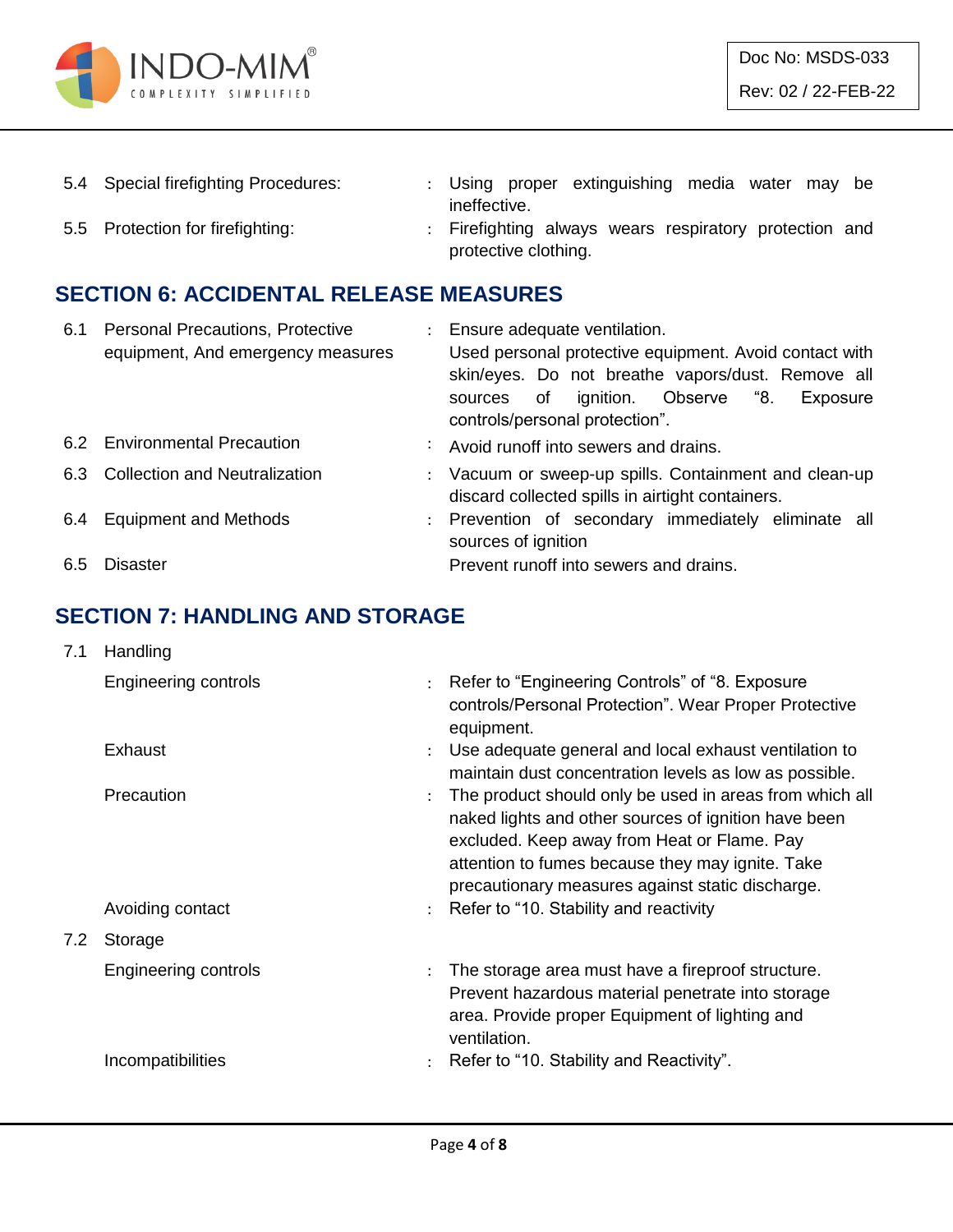

| Storage conditions | : Store in a dry, cool and well-ventilated area from heat, |
|--------------------|------------------------------------------------------------|
|                    | sparks, open flames and all other sources of ignition.     |
| Packaging material | Use the material which not penetrate any hazardous         |
|                    | material for the container.                                |

#### **SECTION 8: EXPOSURE CONTROLS/PERSONAL PROTECTION**

8.1 Control Concentration and working environment assessment criteria: No Data Exposure Limits:

|     | Mn                            | TLV-TWA: 0.2mg/m3 (ACGIH)                                                                  | $$ D |
|-----|-------------------------------|--------------------------------------------------------------------------------------------|------|
|     | Ni                            | TLV-TWA: 1.5mg/m3 (ACGIH)(As inhalable<br>fraction)2B                                      |      |
|     | Cr                            | TLV-TWA: 0.5mg/m3 (ACGIH)                                                                  | A4   |
|     | Mo                            | TLV-TWA: 3mg/m3 (ACGIH)                                                                    |      |
|     | Co                            | TLV-TWA: 0.02mg/m3 (ACGIH)                                                                 | A3   |
|     | D                             | Not suspected as a human carcinogen                                                        |      |
|     | 2B                            | Possible human carcinogen                                                                  |      |
|     | A4                            | Not classifiable as a human carcinogen                                                     |      |
|     | A <sub>3</sub>                | Confirmed animal carcinogen with unknown relevance<br>to humans.                           |      |
|     | Engineering control:          | Not required                                                                               |      |
| 8.2 | Protective equipment:         |                                                                                            |      |
|     | <b>Respiratory Protection</b> | In case ventilation is not adequate, wear a P2 filter<br>respirator for harmful particles. |      |
|     | <b>Hand Protection</b>        | Wear rubber gloves to meet the regulation of "EU<br>Directive 89/689/EEC" and "EN 374".    |      |
|     | Eye Protection                | Wear Safety goggles meet "EN 166".                                                         |      |
|     | Skin and Body Protection      | Wear suitable clothing with long sleeves.                                                  |      |
|     | <b>Health measures</b>        | Replace work clothing every day.                                                           |      |
|     |                               |                                                                                            |      |

Provide an eyewash unit near the working area.

#### **SECTION 9: PHYSICAL AND CHEMICAL PROPERTIES**

| : Silver-gray, Powder  |
|------------------------|
| : Odorless             |
| $\cdot$ Not applicable |
| Not available          |
| Not available          |
|                        |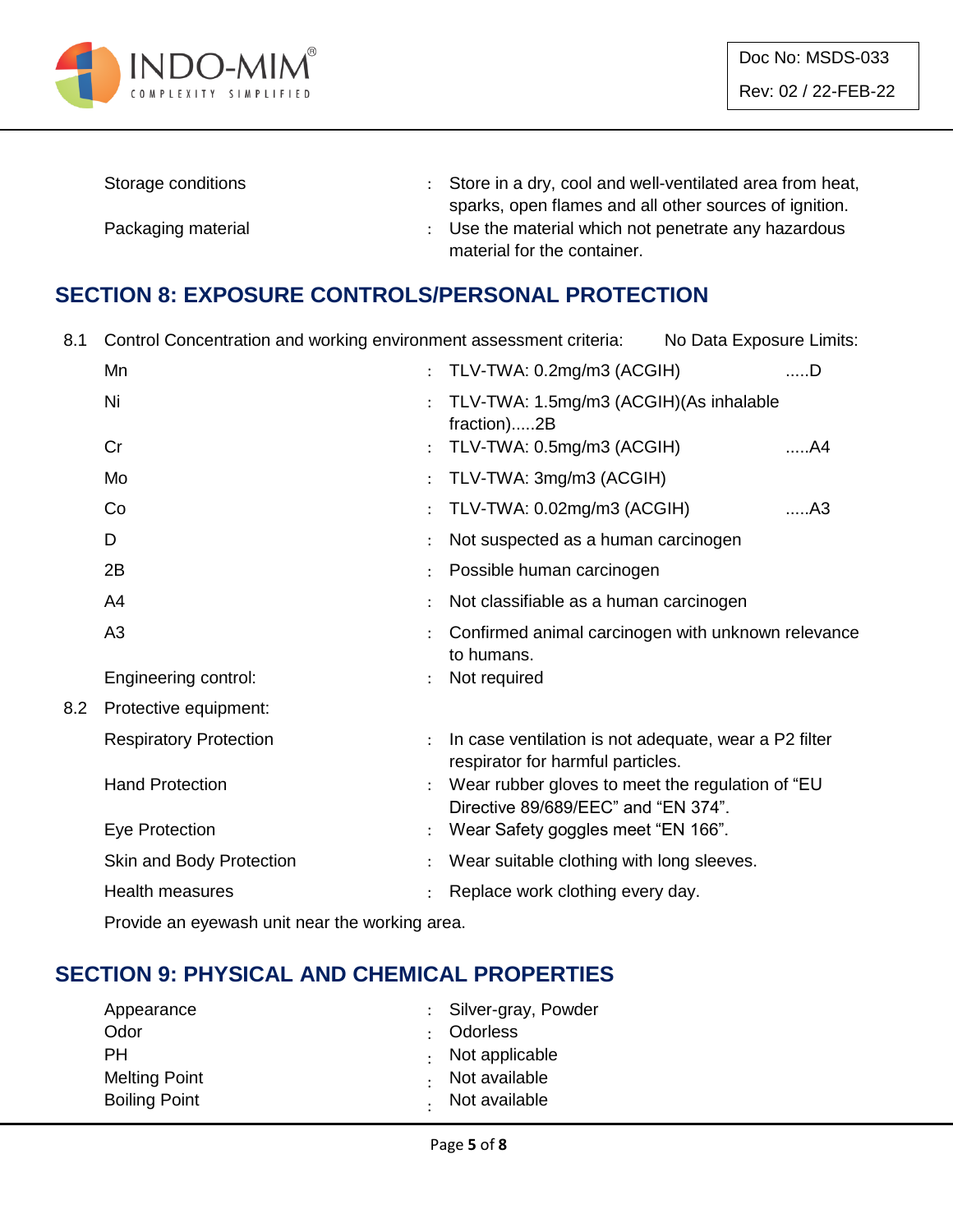

| <b>Flash Point</b>                              |         | Not available       |
|-------------------------------------------------|---------|---------------------|
| Ignition Point                                  |         | Not available       |
| Range of Explosion                              |         | Not available       |
| Vapour Pressure                                 |         | Not available       |
| <b>Specific Gravity</b>                         |         | $7.5 - 9.3$ (g/cm3) |
| Solubility                                      |         | Insoluble           |
| <b>Aqueous Solubility</b>                       |         | Insoluble           |
| Octanol/water                                   |         | Not applicable      |
| <b>Partition coefficient</b>                    |         |                     |
| Decomposition Temperature"                      |         | Not available       |
| Odor threshold                                  |         | Not available       |
| <b>Evaporation Rates</b>                        | $\cdot$ | $0\frac{9}{6}$      |
| Combustibility                                  |         | Not available       |
| <b>Other Physical &amp; Chemical Properties</b> |         | Not available       |

### **SECTION 10: STABILITY AND REACTIVITY**

| Stability                        | Not available                                        |
|----------------------------------|------------------------------------------------------|
| <b>Hazardous Reactivity</b>      | Not available                                        |
| Condition to avoid               | $\pm$ High-Temperature state in the dusty atmosphere |
| Incompatibilities                | Oxidizing agents (against Si).                       |
| Hazardous Decomposition products | No data in general use                               |

### **SECTION 11: TOXICOLOGICAL INFORMATION**

| Not available                          |                      |                                                             |
|----------------------------------------|----------------------|-------------------------------------------------------------|
| <b>Acute Toxicity:</b>                 |                      |                                                             |
| Fe: Rat Oral LD50= 30000mg/kg          |                      |                                                             |
| Mn: Rat Oral LD50= 9000mg/kg           |                      |                                                             |
| Rat Oral LD50= 9000mg/kg<br>Ni:        |                      | (Particle size<1mm)                                         |
| Rat Oral LD50= 3160mg/kg<br>Si:        |                      |                                                             |
|                                        |                      |                                                             |
| <b>Skin Corrosion/Irritation</b>       | ÷                    | Mild Irritation                                             |
|                                        |                      | The product is not classified as an eye irritant, however   |
| Serious Eye danger/Eye Irritation      |                      | high dust levels in the air may cause eye irritation.       |
|                                        |                      | Nickel: may result in allergic lung sensitization reactions |
| Respiratory/Skin Sensitizing Potential | $\ddot{\phantom{a}}$ | Nickel: Allergic skin sensitization reactions are the most  |
|                                        |                      | frequent effect of exposure.                                |
| Mutagenicity                           | ÷                    | No information found                                        |
|                                        |                      |                                                             |
| Carcinogenicity                        | $\ddot{\phantom{a}}$ | H351: Suspected of causing cancer                           |
|                                        |                      |                                                             |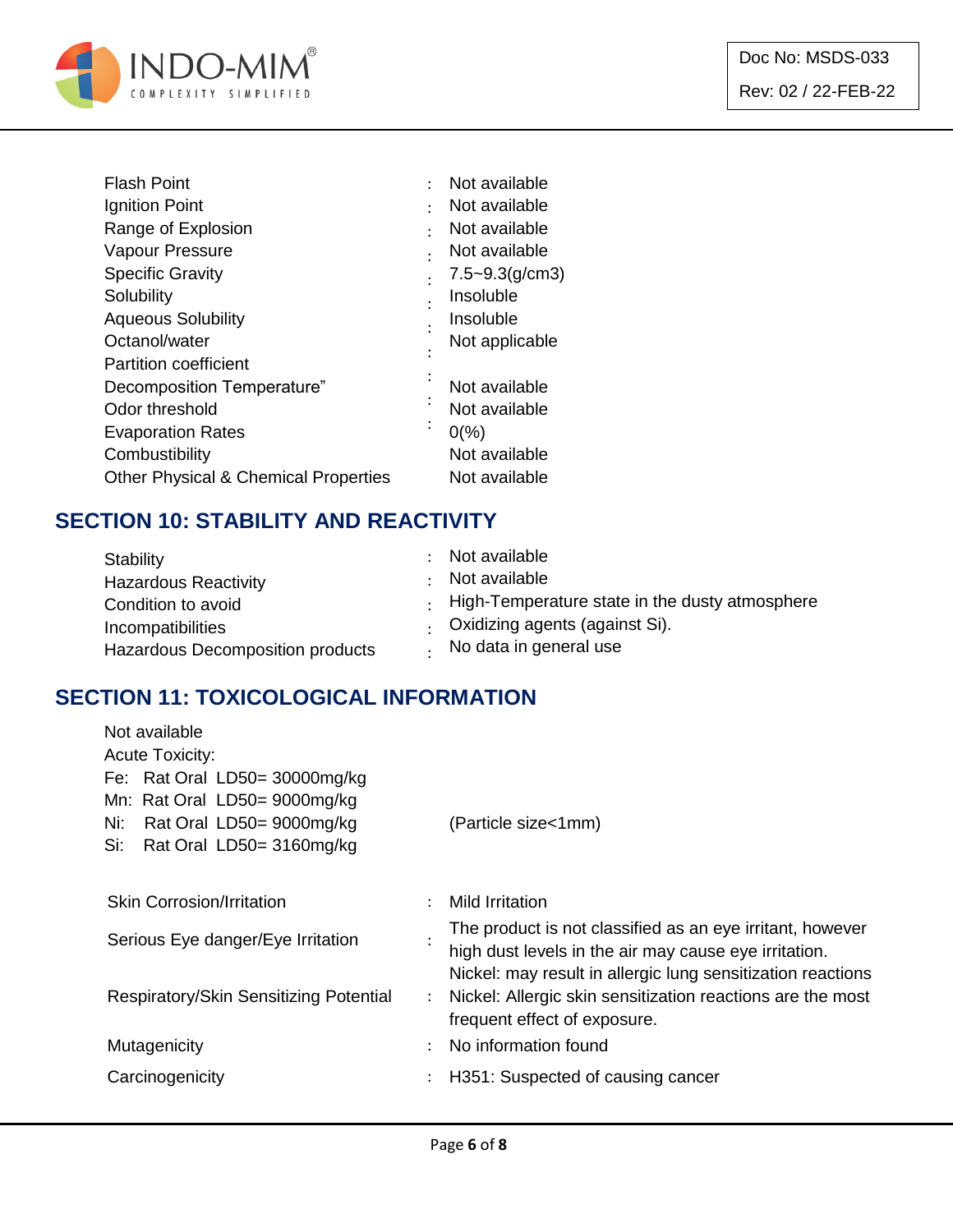

| Reproductive effects                                           | $\ddot{\phantom{0}}$ | No information found                                                                   |
|----------------------------------------------------------------|----------------------|----------------------------------------------------------------------------------------|
| Specific target organ systemic Toxicity<br>(Single Exposure)   |                      | No information found                                                                   |
| Specific target organ systemic Toxicity<br>(Repeated Exposure) |                      | H372: If inhaled, causes damage to the organ through<br>prolonged or repeated exposure |
| <b>Aspiratory Toxicity</b>                                     | $\mathcal{L}$        | No information found                                                                   |
| <b>Other Studies</b>                                           |                      | No information found                                                                   |

#### **SECTION 12: ECOLOGICAL INFORMATION**

| Ecotoxicity                             | : No information found       |
|-----------------------------------------|------------------------------|
| Environmental residue/ biodegradability | : No information found       |
| <b>Bioaccumulation</b>                  | $\cdot$ No information found |
| Mobility in Soil                        | No information found         |
| Other studies                           | . No information found       |

#### **SECTION 13: DISPOSAL CONSIDERATIONS**

| <b>Residual wastes</b> | Dispose of in accordance with local regulations. |
|------------------------|--------------------------------------------------|
| <b>Used Containers</b> | Dispose of containers as scrap.                  |

#### **SECTION 14: TRANSPORT INFORMATION**

| International regulation      | Not Regulated as per IATA   |
|-------------------------------|-----------------------------|
| Domestic regulation           | . Not Regulated as per IATA |
| Special safety measures       | : Not Regulated as per IATA |
| Emergency response guide book |                             |
| number                        | : Not Regulated as per IATA |

#### **SECTION 15: REGULATOR INFORMATION**

Chemical Substances Control Law PRTP (Pollutant Release and Transfer Register) Fire Service Act No.11 (Part 4 of Article 1 of Cabinet Order No. 358)

#### **SECTION 16: ADDITIONAL INFORMATION**

References : Ministry of Economy, Trade and Industry: GHS **Guidance** 

Advanced Information Centre of Safety and Health: